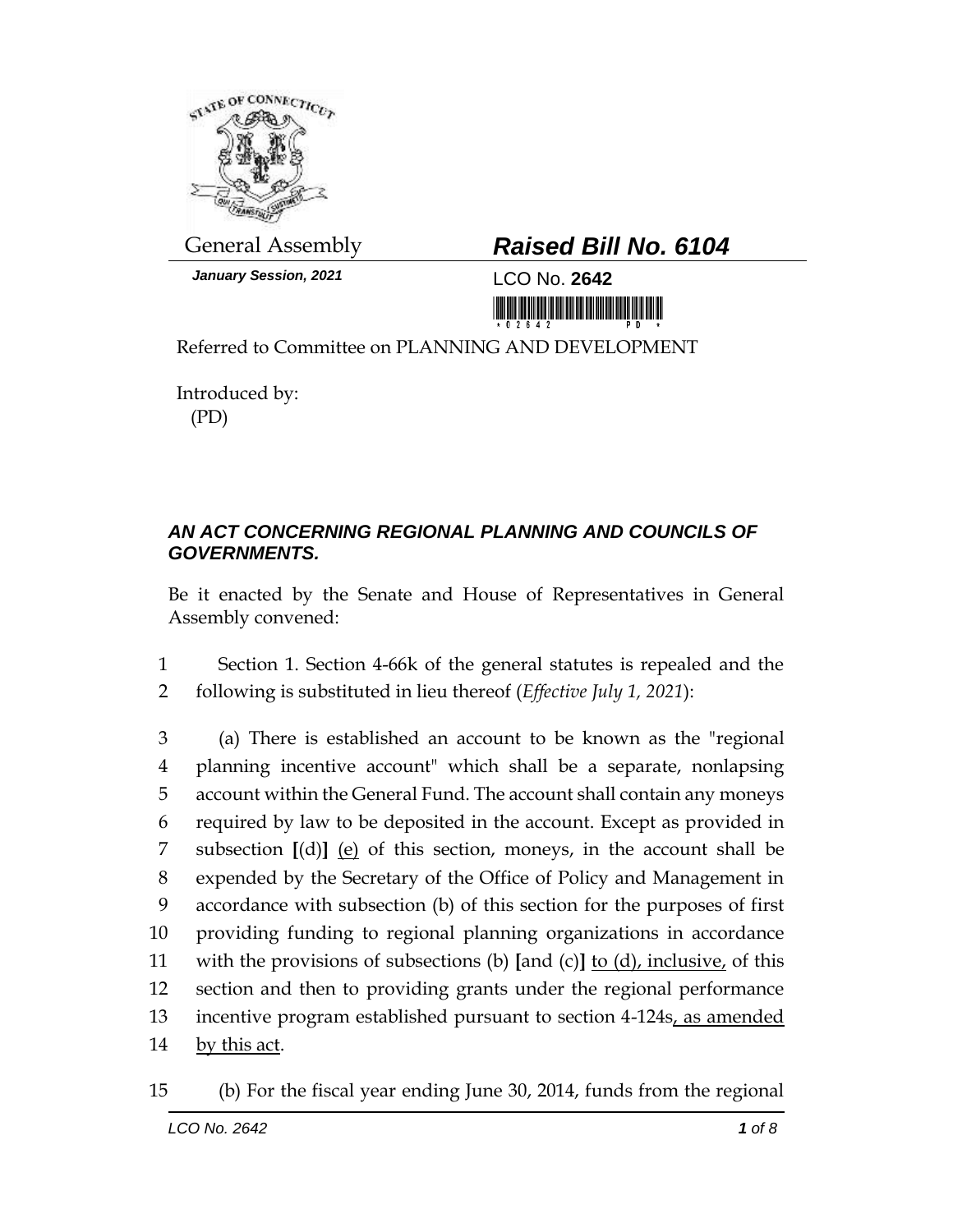planning incentive account shall be distributed to each regional planning organization, as defined in section 4-124i, revision of 1958, revised to January 1, 2013, in the amount of one hundred twenty-five thousand dollars. Any regional council of governments that is comprised of any two or more regional planning organizations that voluntarily consolidate on or before December 31, 2013, shall receive an additional payment in an amount equal to the amount the regional planning organizations would have received if such regional planning organizations had not voluntarily consolidated.

 (c) **[**Beginning in**]** For the fiscal year ending June 30, 2015, and **[**annually thereafter**]** each fiscal year thereafter until July 1, 2021, funds from the regional planning incentive account shall be distributed to each regional council of governments formed pursuant to section 4-124j, in the amount of one hundred twenty-five thousand dollars plus fifty cents per capita, using population information from the most recent federal decennial census. Any regional council of governments that is comprised of any two or more regional planning organizations, as defined in section 4-124i, revision of 1958, revised to January 1, 2013, that voluntarily consolidated on or before December 31, 2013, shall receive a payment in the amount of one hundred twenty-five thousand dollars for each such regional planning organization that voluntarily consolidated on or before said date.

 (d) For the fiscal year ending June 30, 2022, and each fiscal year thereafter, funds from the regional planning incentive account in a total 40 amount equal to one-third of the moneys required to be deposited in such account in the prior fiscal year or four million one hundred thousand dollars, whichever is greater, shall be distributed to regional councils of governments formed pursuant to section 4-124j. The secretary shall distribute to each regional council of governments one hundred eighty-five thousand five hundred dollars, plus sixty-eight cents per capita, using population information from the most recent 47 federal decennial census, except that if such total amount exceeds four million one hundred dollars, the secretary shall additionally distribute such excess amount proportionally among each regional council of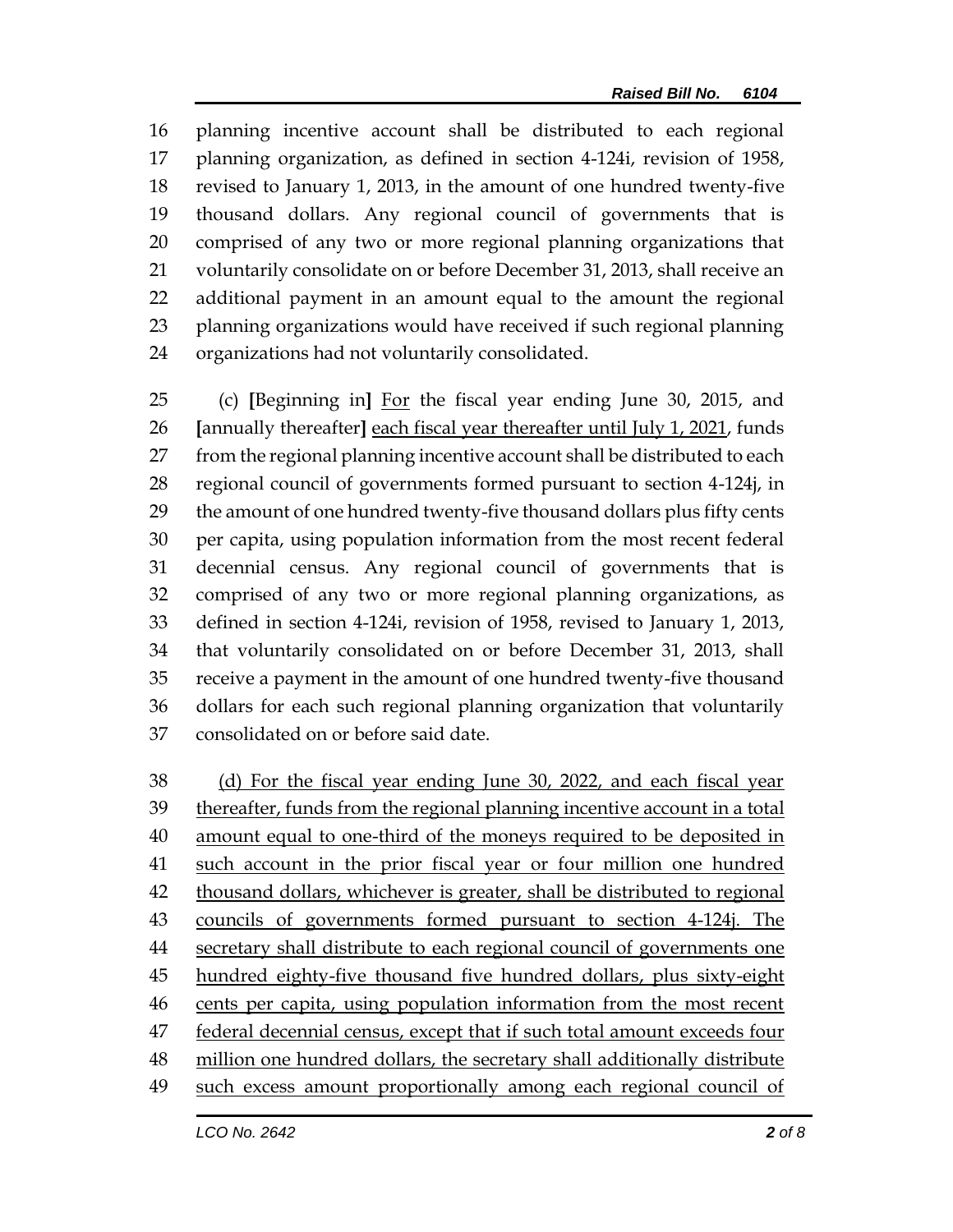governments on a per capita basis using such population information. 51 The secretary may reduce the amount of any such distribution, provided 52 for any such reduction proposed by the secretary that is greater than five per cent of the amount of such distribution, prior to making such reduction the secretary shall submit a report explaining and detailing 55 such reduction to the joint standing committee of the General Assembly having cognizance of matters relating to planning and development in 57 accordance with the provisions of section 11-4a.

 **[**(d)**]** (e) There is established a regionalization subaccount within the regional planning incentive account. If the Connecticut Lottery Corporation offers online its existing lottery draw games through the corporation's Internet web site, online service or mobile application, the revenue from such online offering that exceeds an amount equivalent to the costs of the debt-free community college program under section 10a- 174 shall be deposited in the subaccount, or, if such online offering is not established, the amount provided under subsection (b) of section 364 of public act 19-117 for regionalization initiatives shall be deposited in the subaccount. Moneys in the subaccount shall be expended only for the purposes recommended by the task force established under section 4- 66s.

 Sec. 2. Section 4-66r of the general statutes is repealed and the following is substituted in lieu thereof (*Effective July 1, 2021*):

 For the fiscal year ending June 30, **[**2018**]** 2022, and each fiscal year thereafter, each regional council of governments shall **[**, within available appropriations,**]** receive a grant-in-aid to be known as a regional services grant, the amount of which shall be based on **[**a formula to be determined by the Secretary of the Office of Policy and Management. No such council shall receive a grant for the fiscal year ending June 30, 2018, unless the secretary approves a spending plan for such grant moneys submitted by such council to the secretary on or before November 1, 2017. No such council shall receive a grant for the fiscal year ending June 30, 2019, or any fiscal year thereafter, unless the secretary approves a spending plan for such grant moneys submitted by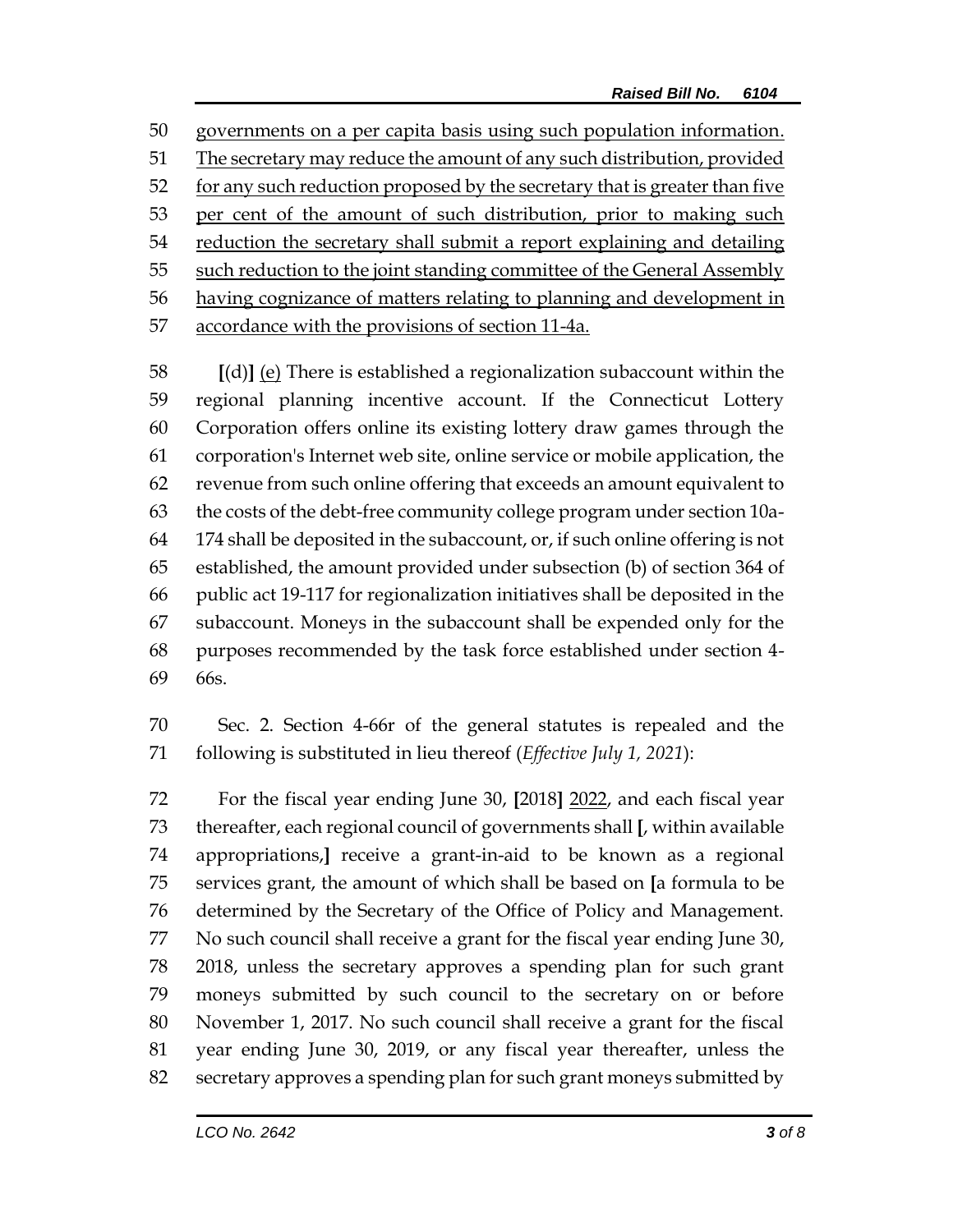such council to the secretary on or before July 1, 2018, and annually thereafter**]** the formula established pursuant to section 4-66k, as amended by this act. Each regional council of governments shall use such grant funds for planning purposes and to achieve efficiencies in the delivery of municipal services, without diminishing the quality of such services. On or before October 1, **[**2018**]** 2022, and annually thereafter, each regional council of governments shall submit a report, in accordance with section 11-4a, to the joint standing committees of the General Assembly having cognizance of matters relating to planning and development and finance, revenue and bonding, and to the secretary. Such report shall (1) summarize the expenditure of such grant funds, (2) describe any regional program, project or initiative currently provided or planned by the council, (3) review the performance of any existing regional program, project or initiative relative to its initial goals and objectives, (4) analyze the existing services provided by member municipalities or by the state that, in the opinion of the council, could be more effectively or efficiently provided on a regional basis, and (5) provide recommendations for legislative action concerning potential impediments to the regionalization of services.

 Sec. 3. Subsections (b) to (e), inclusive, of section 4-124s of the general statutes are repealed and the following is substituted in lieu thereof (*Effective July 1, 2021*):

 (b) There is established a regional performance incentive program that shall be administered by the Secretary of the Office of Policy and Management. **[**On or before December 31, 2011, and annually thereafter, any regional council of governments, any two or more municipalities acting through a regional council of governments, any economic development district, any regional educational service center or any combination thereof may submit a proposal to the secretary for: (1) The joint provision of any service that one or more participating municipalities of such council, educational service center or agency currently provide but which is not provided on a regional basis, (2) a planning study regarding the joint provision of any service on a regional basis, or (3) shared information technology services. A copy of said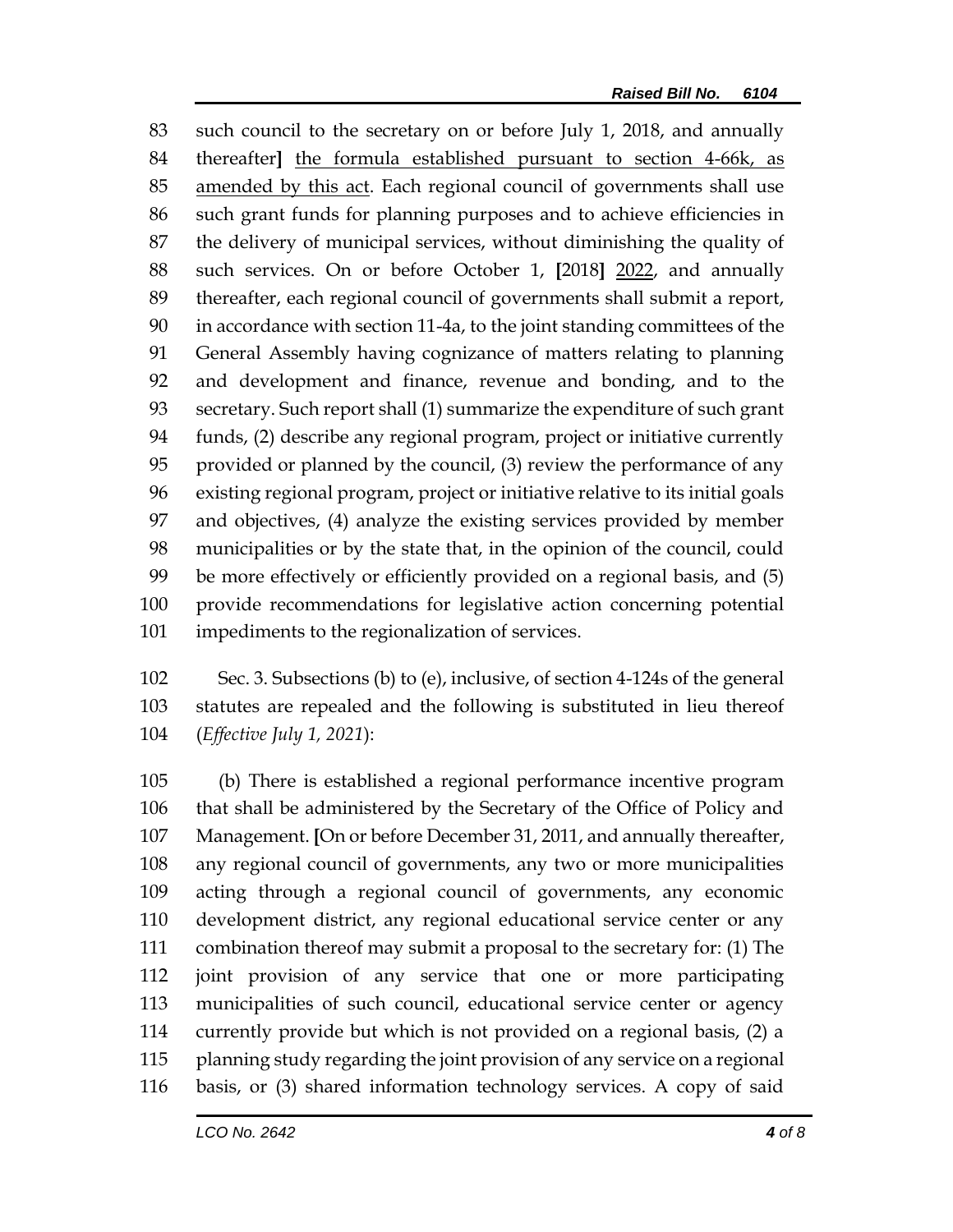proposal shall be sent to the legislators representing said participating municipalities.**]** In furtherance of the purposes of such program, the secretary shall make available an amount equal to not less than ninety per cent of the moneys remaining annually in the regional planning incentive account, established pursuant to subsection (a) of section 4- 66k, after the distribution of funds to each regional council of 123 government under the formula established pursuant to section 4-66k, as amended by this act. The secretary may provide funding for: (1) The joint provision of any government service, or (2) a planning study 126 regarding the joint provision of any service on a regional basis. Any local or regional board of education or regional educational service center serving a population greater than one hundred thousand may submit a proposal to the secretary for a regional special education initiative.

 (c) (1) A regional council of governments, an economic development district, a regional educational service center or a local or regional board of education shall submit each proposal in the form and manner the secretary prescribes and shall **[**, at a minimum, provide the following information for each proposal: (A) Service or initiative description; (B) the explanation of the need for such service or initiative; (C) the method of delivering such service or initiative on a regional basis; (D) the organization that would be responsible for regional service or initiative 139 delivery;  $(E)$  a description of the population that would be served;  $(F)$  the manner in which regional service or initiative delivery will achieve economies of scale; (G) the amount by which participating municipalities will reduce their mill rates as a result of savings realized; (H) a cost benefit analysis for the provision of the service or initiative by each participating municipality and by the entity or board of education submitting the proposal; (I) a plan of implementation for delivery of the service or initiative on a regional basis; (J) a resolution endorsing such proposal approved by the legislative body of each participating municipality; and (K) an explanation of the potential legal obstacles, if any, to the regional provision of the service or initiative**]** provide a resolution endorsing such proposal approved by the regional council of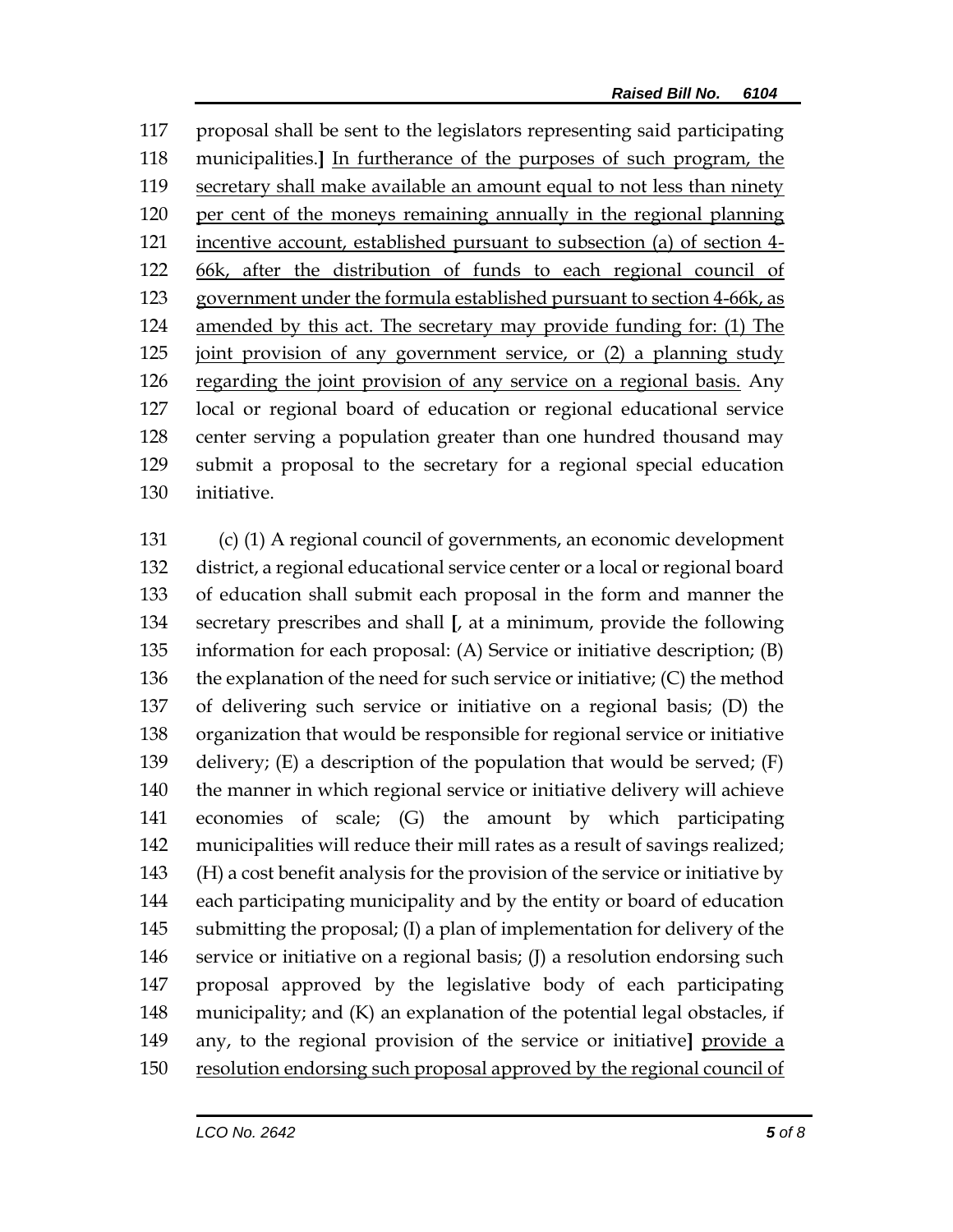governments of each planning region in which the jointly provided government service or planning study thereon is to be conducted. On or before December 1, 2021, and annually thereafter, the Connecticut Advisory Commission on Intergovernmental Relations, established pursuant to section 2-79a, may recommend to the secretary any specific proposal for achieving additional cost savings through regional efficiencies. The secretary may provide funding, within available resources, to a regional council of governments, an economic development district, a regional educational service center or any combination thereof for the purpose of administering any such proposal. Said commission shall submit each proposal in the form and manner the secretary prescribes.

 (2) The secretary shall review each proposal and shall award grants for proposals the secretary determines best meet the requirements of this section. **[**In awarding such grants, the secretary shall give priority to a proposal submitted by (A) any entity specified in subsection (a) of this section that includes participation of all of the member municipalities of such entity, and which may increase the purchasing power of participating municipalities or provide a cost savings initiative resulting in a decrease in expenses of such municipalities, allowing such municipalities to lower property taxes, (B) any economic development district, and (C) any local or regional board of education.**]**

 (d) On or before December 31, 2013, and annually thereafter until December 31, 2018, in addition to any proposal submitted pursuant to this section, any municipality or regional council of governments may apply to the secretary for a grant to fund: (1) Operating costs associated with connecting to the state-wide high speed, flexible network developed pursuant to section 4d-80, including the costs to connect at the same rate as other government entities served by such network; and (2) capital cost associated with connecting to such network, including expenses associated with building out the internal fiber network connections required to connect to such network, provided the secretary shall make any such grant available in accordance with the two-year schedule by which the Bureau of Enterprise Systems and Technology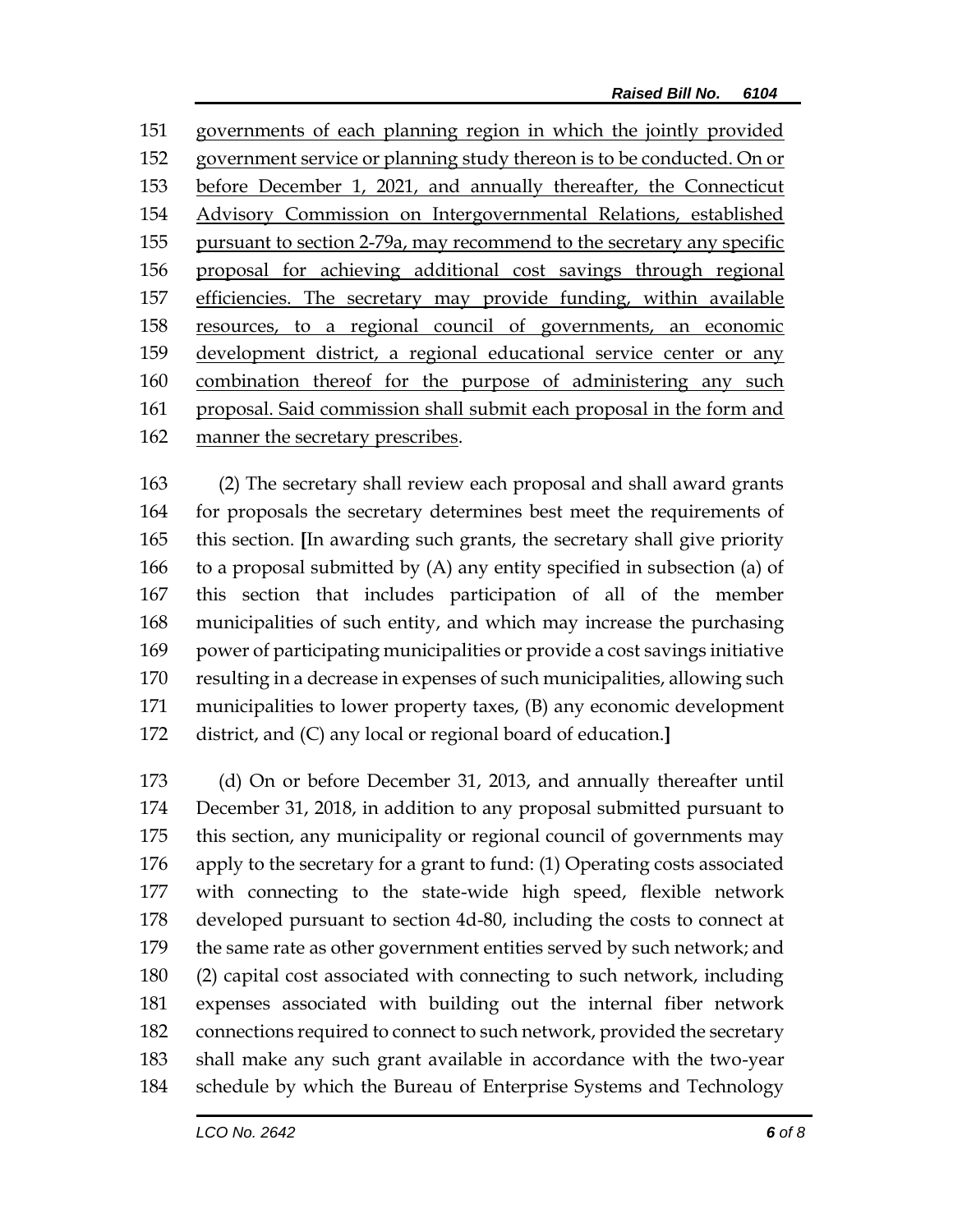recommends connecting each municipality and regional council of governments to such network. Any municipality or regional council of governments shall submit each application in the form and manner the secretary prescribes.

 (e) The secretary shall submit to the Governor and the joint standing **[**committee**]** committees of the General Assembly having cognizance of 191 matters relating to planning and development and finance, revenue and bonding a report on the grants provided pursuant to this section. Each such report shall include information on the amount of each grant, and the potential of each grant for leveraging other public and private investments. The secretary shall submit a report for the fiscal year commencing July 1, 2011, not later than February 1, 2012, and shall submit a report for each subsequent fiscal year not later than the first day of March in such fiscal year. **[**Such reports shall include the property tax reductions achieved by means of the program established pursuant to this section.**]**

 Sec. 4. Section 4-124n of the general statutes is repealed and the following is substituted in lieu thereof (*Effective July 1, 2021*):

 A regional council of governments shall adopt bylaws for the conduct of its business and shall annually elect from among the representatives to the council a chairman, a vice-chairman, a secretary, a treasurer **[**, who shall be bonded,**]** and such other officers as may be designated or permitted in the bylaws. The bylaws may provide for alternate representatives of the council to attend and vote at any meeting in place of absent representatives and may provide for the organization of a regional planning commission. **[**No representative shall be eligible to serve more than two consecutive terms in the same office.**]** The bylaws **[**shall**]** may provide for an executive committee of the council and **[**an executive committee of the regional planning commission and may provide**]** for additional committees including nonvoting advisory committees. Meetings of the council shall be called **[**by the chairman or as the bylaws shall otherwise provide**]** pursuant to the bylaws and minutes of all meetings of the council, its committees and other official